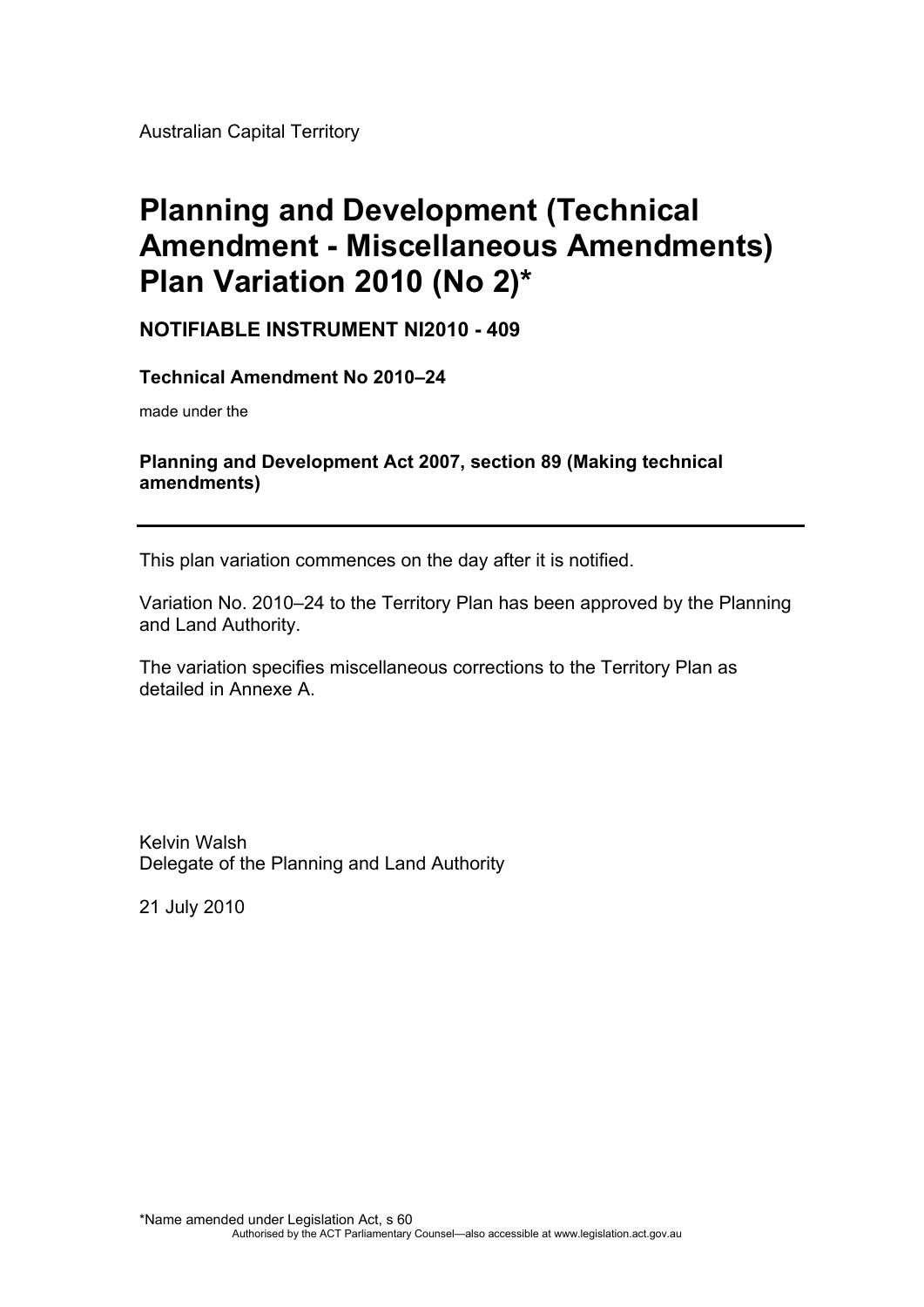

Planning & Development Act 2007

# **Technical Amendment to the Territory Plan Variation 2010–24**

Miscellaneous corrections – Casey precinct code

July 2010

Authorised by the ACT Parliamentary Counsel—also accessible at www.legislation.act.gov.au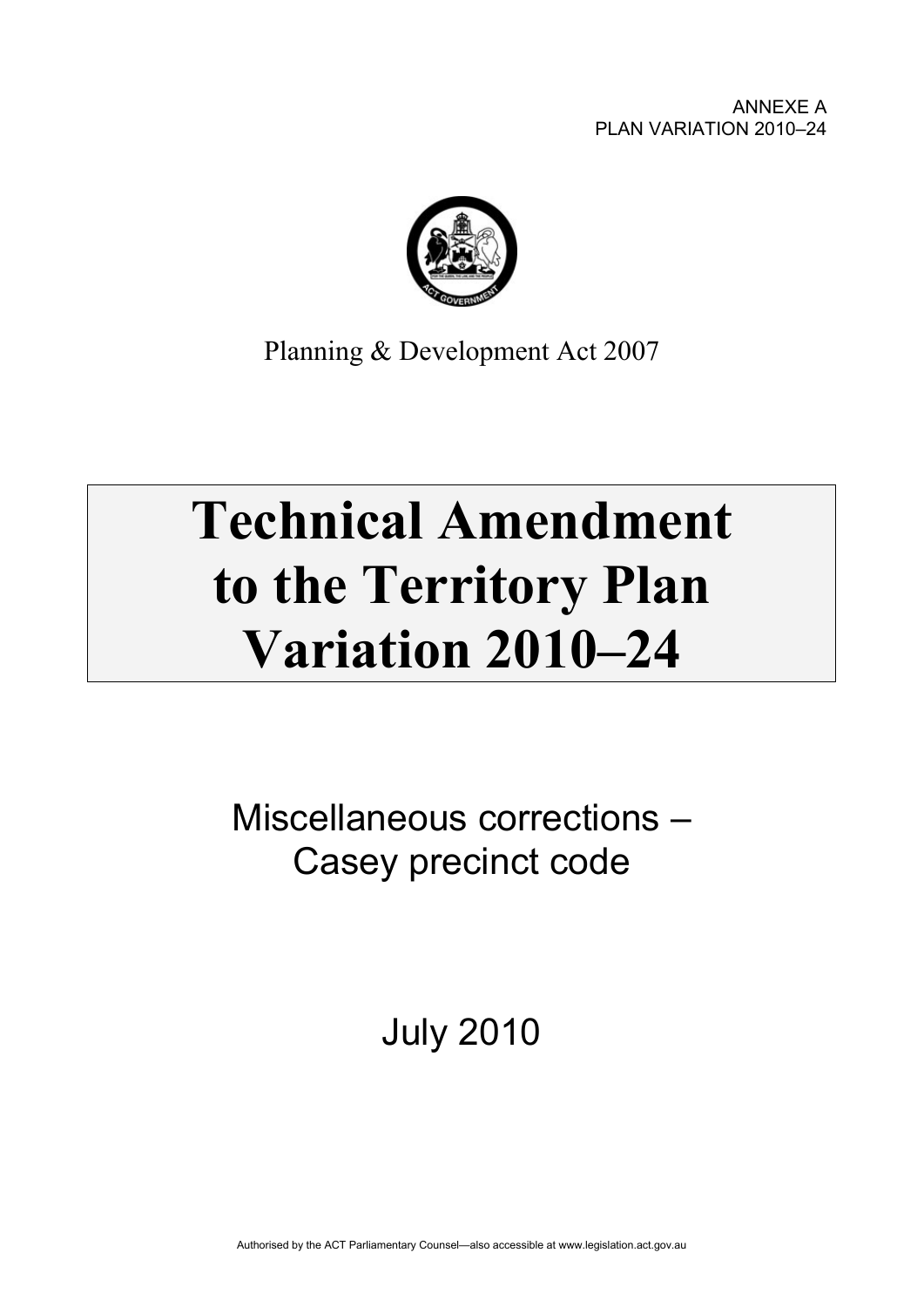## **Table of Contents**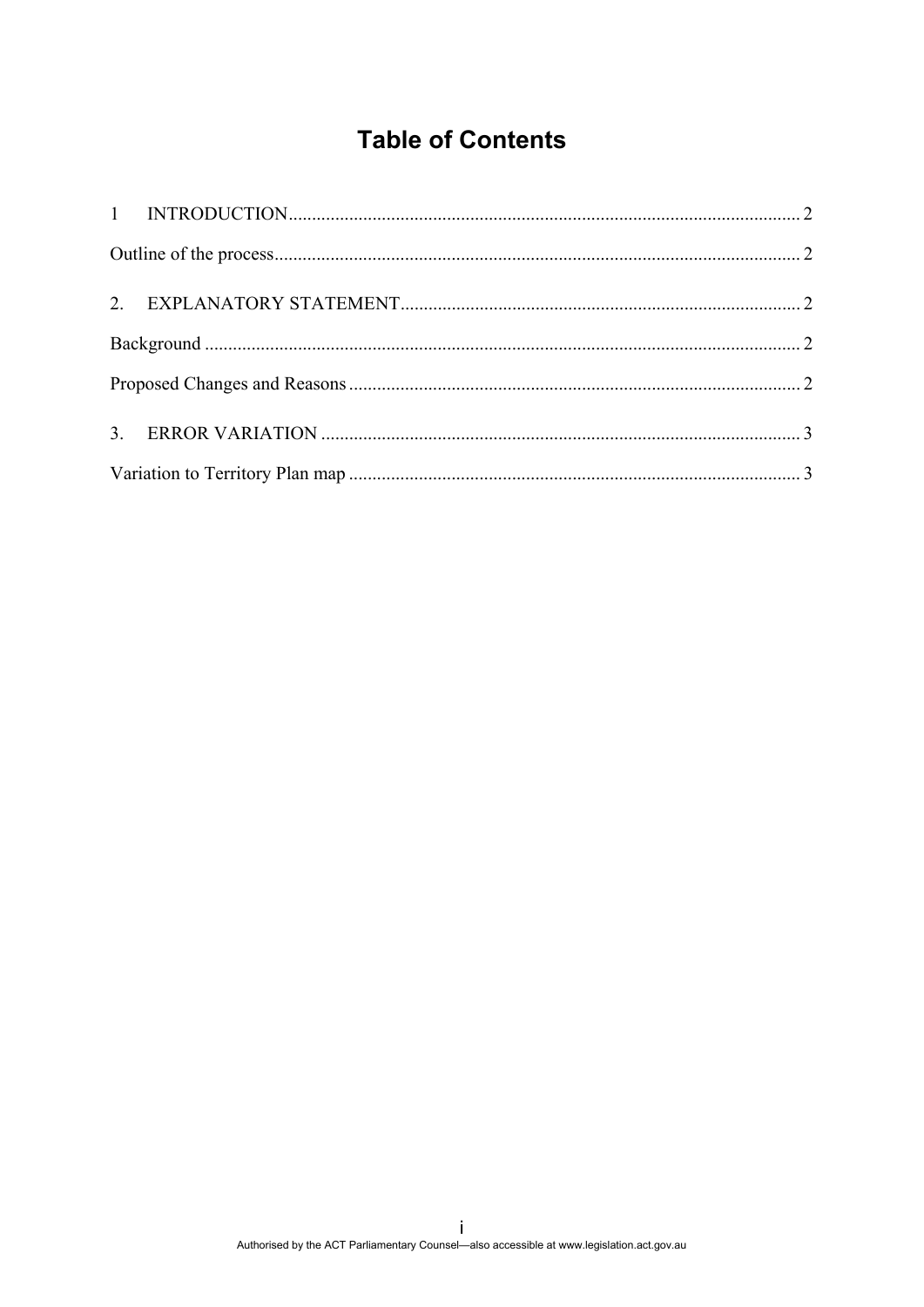# <span id="page-3-0"></span>**1 INTRODUCTION**

#### <span id="page-3-1"></span>**Outline of the process**

The Commonwealth's *Australian Capital Territory (Planning and Land Management) Act 1988* allows for the Legislative Assembly to make laws to establish a Territory Planning Authority and for that Authority to prepare and administer a Territory Plan. The *Planning and Development Act 2007* (the Act) establishes the ACT Planning and Land Authority as the Authority which prepares and administers the Territory Plan, including continually reviewing and proposing amendments as necessary. Part 5.4 section 87 of the Act allows for technical amendments to be made to the Territory Plan in a number of circumstances.

This technical amendment is subject to approval of the ACT Planning and Land Authority (ACTPLA) under section 87(a) of the Act. It is not subject to the limited consultation requirements under section 90 of the Act. On approval, the variation will commence in accordance with the commencement notice in the Legislation Register and will be notified in a daily newspaper. The Territory Plan will be updated to reflect the changes that are approved in the technical amendment.

# <span id="page-3-2"></span>**2. EXPLANATORY STATEMENT**

## <span id="page-3-3"></span>**Background**

Under section 87(a) of the Act, an error variation is defined as a variation that:

- (i) would not adversely affect anyone's rights if approved and
- (ii) has as its only object the correction of a formal error in the plan.

A formal error is defined as:

- a) a clerical error or
- b) an error arising from an accidental slip or omission or
- c) a defect of form.

### <span id="page-3-4"></span>**Proposed Changes and Reasons**

#### **Casey precinct code map**

The Casey TA2010-20 precinct code (which commenced on Friday 16 July 2010) contained a map that omitted to show three blocks of land where 'Mid-Block - Option 2' applies.

TA2010-20 introduced the first precinct code under section 96 of the *Planning and Development Act 2007*. Three blocks were not identified as being subject to 'side setbacks – option 2' under the single dwelling housing development code. For this reason the miscellaneous technical amendment TA2010-24, as defined under section 87(b) of the Act, has been prepared to correct the omission.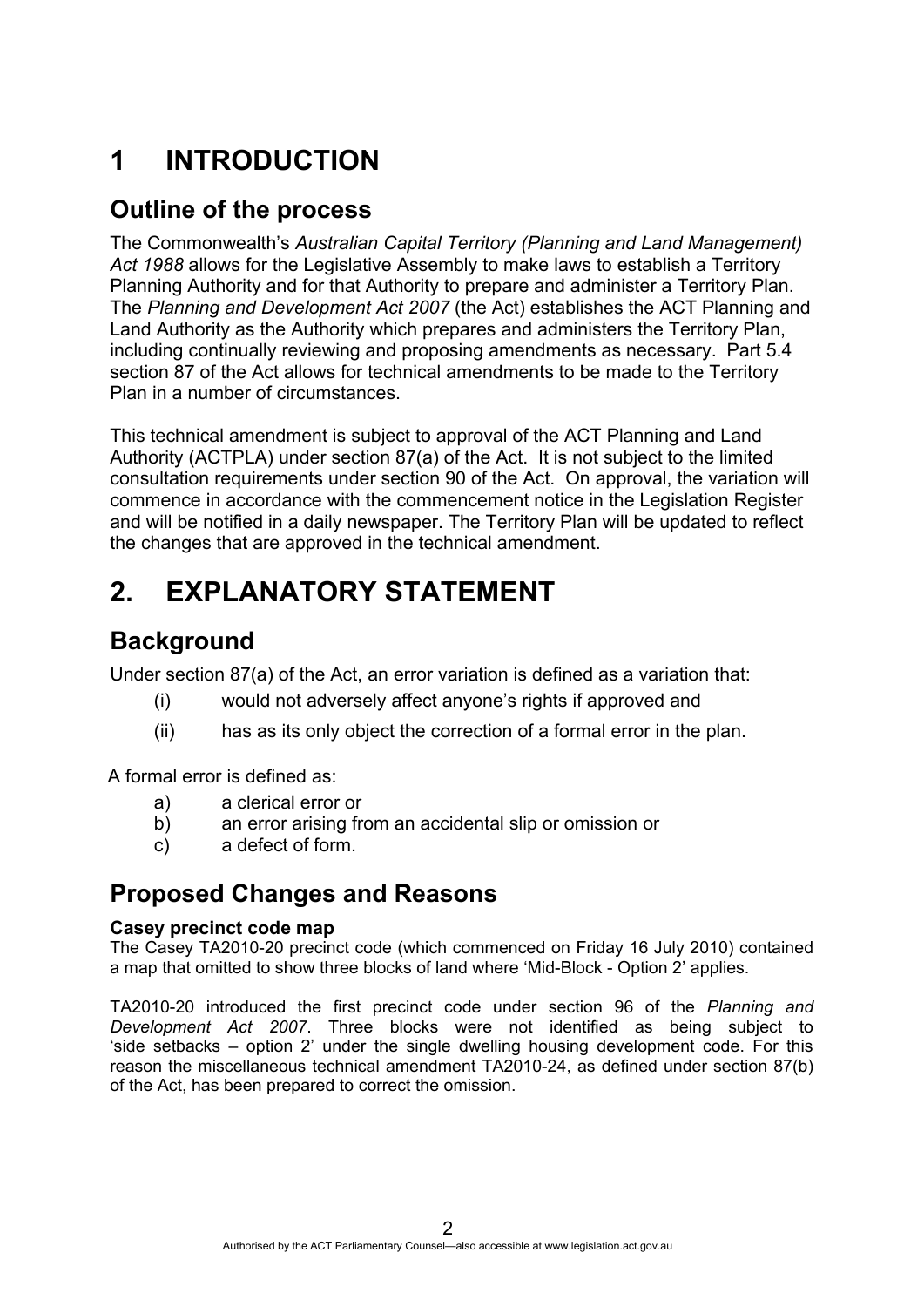# <span id="page-4-0"></span>**3. ERROR VARIATION**

## <span id="page-4-1"></span>**Variation to precinct codes**

#### **1 Casey Precinct Code, Part A Suburb of Casey – ongoing block specific provisions**

*Substitute the current map with the following map:*